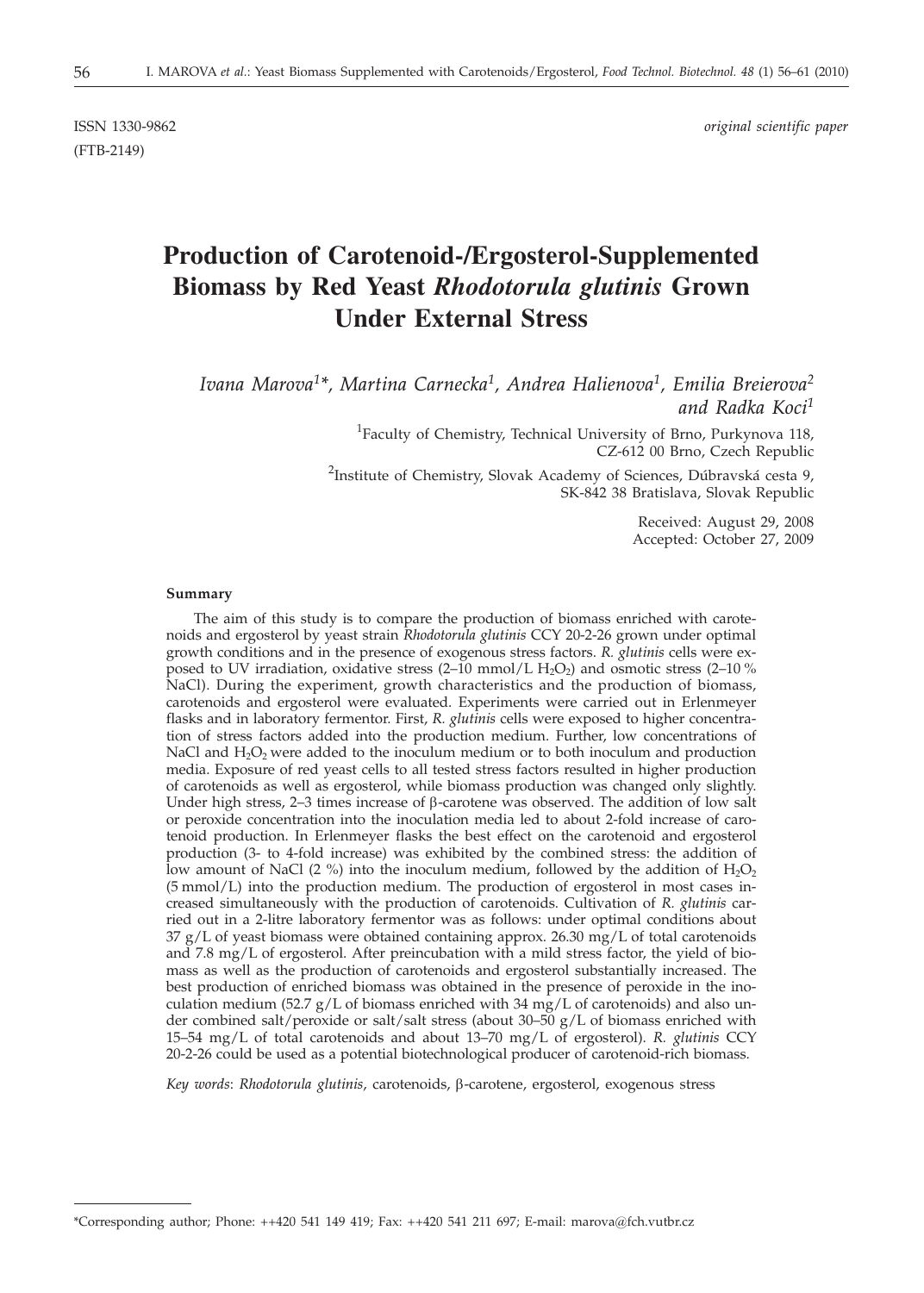#### **Introduction**

Carotenoids are naturally occurring lipid-soluble pigments, the majority being  $C_{40}$  terpenoids. They act as membrane-protective antioxidants that efficiently scavenge  ${}^{1}O_{2}$  and peroxyl radicals; their antioxidative efficiency is apparently related to their structure (*1*). The most significant part in the molecule is the conjugated double bond system that determines their colour and biological action (*2*). Carotenoid pigments occur universally in photosynthetic systems of higher plants, algae and phototrophic bacteria. In non-photosynthetic organisms, carotenoids are important in protecting against photooxidative damage. Thus, many non-phototrophic bacteria and fungi rely on carotenoids for protection when growing in light and air (*3,4*).

Commercially, carotenoids are used as precursors of vitamin A, in nutrient supplementation, for pharmaceutical purposes, as food colorants and in animal feeds (*4*). There is an increased interest in carotenoids as natural antioxidants and free radical scavengers because of their ability to reduce and alleviate chronic diseases, various pathological stages and aging (*5*). However, the application of chemical synthetic methods to prepare carotenoid compounds as food additives has been strictly regulated in recent years. Therefore, attention is paid to the finding of suitable natural methods for its production. One possibility lies in biotechnological techniques employing the potential of microorganisms that are able to convert various substrates into carotenoid pigments, even if this approach is restricted by a number of useful species and also the carotenoid yield cannot compete with chemical synthesis (*6–8*).

In order to improve the yield of carotenoid pigments and subsequently decrease the cost of this biotechnological process, diverse processes have been performed by optimizing the culture conditions including nutritional and physical factors. In microorganisms, whose environment is highly variable, stress responses are of particular importance. Under stress, different classes of substances are overproduced (*9–11*). Carotenoids as well as another important metabolite, ergosterol, are also involved in stress responses of microorganisms (*12*). Thus, their production could be substantially influenced by several exogenous stress factors. Study of the molecular basis of these effects could make it possible to realize regulated overproduction of selected metabolites, above all in such industrial applications when it is not acceptable to use genetically modified strains. Moreover, biotechnological use of specific yeast strains takes advantage of the utilization of the whole biomass, efficiently enriched for particular metabolites (*13*).

The aim of the presented work is to study the influence of several types of exogenous stress factors on the production of yeast biomass enriched with carotenoids and ergosterol using yeast strain *Rhodotorula glutinis* CCY 20-2-26.

#### **Materials and Methods**

### *Yeast strain*

The yeast strain CCY 20-2-26 of *Rhodotorula glutinis* was obtained from the Culture Collection of Yeasts (CCY), Bratislava, Slovakia. The strain was conserved in malt agar in darkness at 4 °C.

#### *Cultivation of microorganism*

*Rhodotorula glutinis* cells were inoculated into liquid medium containing (in g/L of distilled water): yeast autolysate 7,  $(NH_4)_2SO_4$  5, glucose 40,  $KH_2PO_4$  5 and  $MgSO_4$ 0.34. After two-step inoculation (inoculum I: 20–24 h at 28 °C, inoculum II: 24 h at 28 °C), inoculum II was transferred into minimal production medium containing (in g/L of distilled water): glucose 30,  $(NH_4)_2SO_4$  4,  $KH_2PO_4$ 4 and  $MgSO<sub>4</sub>$  0.34. The cultivation of yeast cells in the production medium was performed at 28 °C for 50 h (exponential phase of growth) and/or for 80 h (stationary phase). During the whole growth, the cell suspension was permanently shaken under light. The growth of yeast culture was monitored using spectrophotometric detection of cell suspension turbidity at 630 nm. The amount of the produced biomass was determined using experimentally obtained relation between turbidity  $(A_{630 \text{ nm}})$ and dry mass of yeast cells in gramms per litre (*g*):

$$
A_{630 \text{ nm}} = 0.826 \times \gamma + 0.023, \quad \mathbf{R}^2 = 0.990 \tag{1/}
$$

Two parallel growth curves were monitored, so that statistical parameters could not be evaluated.

#### *Induction of exogenous stress*

#### UV irradiation

Two-step inoculation was performed as described previously. After the inoculation of production medium (100 mL), yeast suspensions were exposed to short-time UV irradiation (UV lamp LB-151.2, 253 nm, 30 W) for several times: 5, 10, 20, 35 and 55 min. Further cultivation was performed at 28 °C for 50 and 80 h. The control cultivation was not irradiated by UV light.

#### Application of chemical stress factors

In the first series of experiments, *R. glutinis* cells were exposed to individual stress factors added to the production medium at high concentration (10 mmol/L  $H_2O_2$ , 10 % NaCl). Furthermore, the influence of mild stress induced by the addition of stress factors into inoculum II was evaluated (2 mmol/L  $H_2O_2$ , 2 % NaCl). In the following experiments, combinations of stress factors were tested: yeast cells were preincubated in the presence of low concentration of one stress factor added into inoculum II and then cultivated in the production medium with higher concentration of the same or other stress factor according to the following scheme: (*i*) inoculum II  $-$  2 mmol/L H<sub>2</sub>O<sub>2</sub>, production medium  $-$  5 % NaCl; *(ii)* inoculum II – 2 % NaCl, production medium – 5 mmol/L  $H_2O_2$ . Cultivations in the production media under all types of stresses were performed in Erlenmeyer flasks at 28 °C for 50 and 80 h. Production medium volumes in all stress experiments were 100 mL. Except for UV irradiation, influence of all other types of stress factors was tested in three parallel experiments.

# *Cultivation of R. glutinis cells and stress experiments in a laboratory fermentor*

Pilot experiments were carried out in a 2-litre laboratory fermentor Biostat B (B. Braun Biotech International, Germany). Two-step inoculation was performed in Erlenmeyer flasks in the optimal inoculation medium (see above). The first inoculum (50 mL) was cultivated for 24 h at 28 °C under permanent lighting and shaking.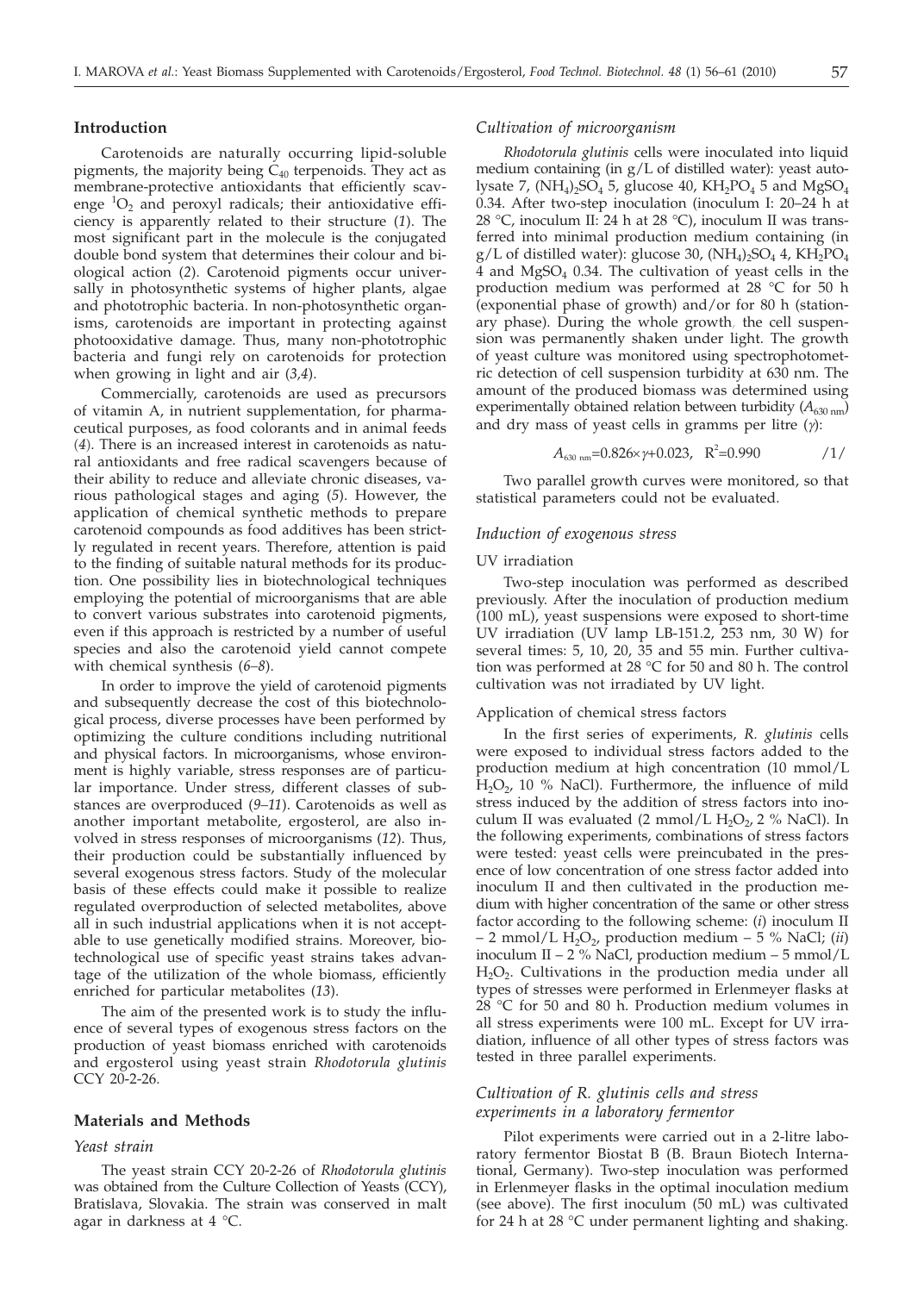Inoculum I was transferred into 240 mL of fresh inoculum II (INO II) with or without a stress factor, which was grown under the same conditions as inoculum I. After 24 h, INO II was transferred into a laboratory fermentor containing sterile minimal production medium (PROD). Fed-batch cultivation in a fermentor was carried out at 28 °C under permanent lighting, shaking (150–  $200 \text{ min}^{-1}$ ) and aeration (6 L of air/min). Several types of pilot stress experiments in a fermentor were performed according to the following scheme: (*i*) INO II (Erlenmeyer flask), 2 mmol/L  $H_2O_2$ , PROD (fermentor), no stress factor added; (*ii*) INO II (Erlenmeyer flask), 2 % NaCl, PROD (fermentor), no stress factor; (*iii*) INO II (Erlenmeyer flask), 2 mmol/L  $H_2O_2$ , PROD (fermentor), 5 mmol/L  $H_2O_2$ ; (*iv*) INO II (Erlenmeyer flask), 2 % NaCl, PROD (fermentor), 5 mmol/L H<sub>2</sub>O<sub>2</sub>; (*v*) INO II (Erlenmeyer flask), 2 mmol/L  $H_2O_2$ , PROD (fermentor), 5 % NaCl; (*vi*) INO II (Erlenmeyer flask), 2 % NaCl, PROD (fermentor), 5 % NaCl. Two parallel control experiments as well as two parallel experiments with each stress factor were carried out.

# *Extraction and analysis of carotenoids and ergosterol*

Cells were collected by centrifugation (3000 rpm, 30 min). For the subsequent isolation of carotenoids, the whole biomass obtained from 100 mL of medium was used. Yeast cells were disintegrated using a mechanical disruption by shaking with glass beads  $(150-212 \mu m)$ . A mixture of pigments, sterols and other organic compounds was extracted from the cell homogenate using 50 mL of acetone. After saponification of the extract by ethanolic KOH, carotenoids were extracted twice with 50 mL of diethyl ether. The diethyl ether extracts were collected and dried under vacuum. After evaporation, the residue was dissolved in 1–2 mL of methanol (gradient grade) and used for HPLC chromatographic analysis.

Carotenoid pigments extracted from yeast cells were individually identified and quantified by RP-HPLC using a chromatographic system described previously (*9*). Samples (10-microlitre valve) were filtered through PTFE filters and injected onto Nucleosil 100 C18 column,  $5 \mu m$ ,  $150\times4.6$  mm with guard column  $30\times4.6$  mm,  $5 \mu$ m, which had been equilibrated with a mobile phase (methanol/ water, 95:5). Isocratic elution was carried out at 45 °C with a flow rate of 1.0 mL/min. Detection and quantitative analysis of lycopene and  $\beta$ -carotene was achieved at 450 nm. Ergosterol was analysed in the same filtered extract as carotenoids. Separation was carried out in the same column as carotenoids using a mixture of acetonitrile/methanol=95:5 as mobile phase and UV detection at 285 nm for identification. Data processing of analyses was assessed using Clarity software (DataApex, Prague, Czech Republic). Individual carotenoids and ergosterol were quantified using external standards of lycopene  $(\psi, \psi$ -carotene, concentration range 10-100  $\mu$ g/mL),  $\beta$ -carotene ( $\beta$ , $\beta$ -carotene, concentration range 10-100 μg/mL), ergosterol (concentration range 0.1–1 mg/mL), all from Sigma-Aldrich, St. Louis, MO, USA. Individual carotenoids were analysed by on-line RP-HPLC/PDA/ESI-MS (Finnigan Surveyor PDA detector, Finnigan LCQ Advantage Max MS detector, Thermo Finnigan, USA) using column type, mobile phase and chromatography conditions as described above. Analysis was performed at the flow rate of 0.5 mL/min and mass spectra were analyzed by ESI ionization in negative mode.

Based on total peak area of HPLC chromatograms, approximate yield of total carotenoids was expressed as 1.5-fold value of  $\beta$ -carotene concentration.

#### *Statistical analysis*

The results of stress experiments carried out in Erlenmeyer flasks were expressed as means±S.D. of three measurements. Results were analysed by the Student's *t*-test with a use of Statistica for Windows v. 5.0 (Statsoft, Tulsa, OK, USA).

#### **Results and Discussion**

According to the previous results of a comparative stress study obtained using several carotenogenic yeasts (*9*), especially strains of *Rhodotorula glutinis* were shown as good producers of carotenoids and/or enriched biomass in optimal conditions as well as under exogenous stress. Thus, in this work, the influence of exogenous stress on biomass and pigment production in red yeast strain CCY 20-2-26 of *Rhodotorula glutinis* was studied in detail. A typical HPLC chromatogram of carotenoids present in yeast cell extract (80-hour cultivation in the production medium; see Materials and Methods) is presented in Fig. 1. The main pigment produced by the analyzed stationary cells was identified as  $\beta$ , $\beta$ -carotene; further pigments were identified as torularhodin alcohol, torularhodin, torulene and lycopene (*14*). Quantitative analysis was done for  $\beta$ -carotene and lycopene only.



**Fig. 1.** A typical HPLC chromatogram of carotenoids present in the *Rhodotorula glutinis* extract after 80-hour cultivation in production medium. Peak **1** (3.81 min) – torularhodin alcohol (*A*max=419, 452 and 496 nm; *m/z*=552.9, peak **2** (4.96 min) – torularhodin (*A*max=425, 453 and 486 nm; *m/z*=565.97), peak **3** (7.25 min) – torulene (*A*max=453, 489 and 518 nm; *m/z*=534.38), peak **4** (12.79 min) – lycopene (*A*max=438, 469 and 518 nm;  $m/z = 536.63$ ) and peak  $5 - \beta$ , $\beta$ -carotene ( $A_{\text{max}} = 425$ , 450 and 483 nm; *m/z*=536.46)

# *Growth and production of metabolites by R. glutinis strain CCY 20-2-26 under optimal conditions*

The growth curve of *Rhodotorula glutinis* CCY 20-2- -26 exhibited typical two-phase character with prolonged stationary phase, probably due to the ability of the yeast cells to utilize lipid storages formed during growth as additional energy source. The production of carotenoids during growth fluctuated and some local maxima and minima were observed. The major carotenoid produced by *R. glutinis* cells is  $\beta$ -carotene. The maximum of its production was reached in stationary phase after 80 h of cultivation (Fig. 2a).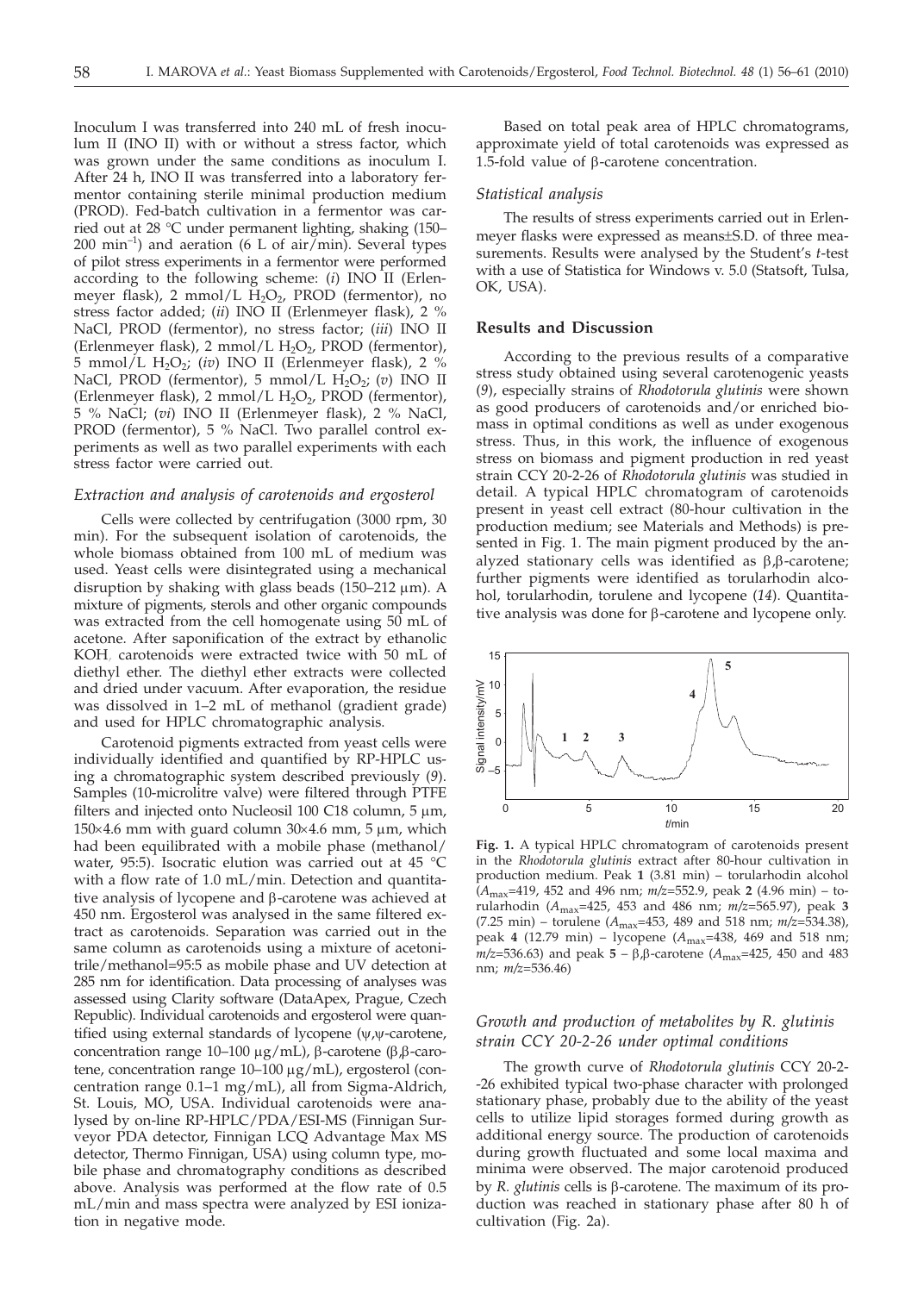Ergosterol was observed partly as the additional parameter of biomass quality and also to monitor the competition of two specialized branches of isoprenoid pathway, which is used for the biosynthesis of both carotenoids and sterols. The production of ergosterol was very similar to the production of  $\beta$ -carotene (Fig. 2b), even if these metabolites were formed in competitive branches of isoprenoid metabolic pathway (*3*). According to these results, growth of *R. glutinis* cells during stress experiments was carried out for 80 h. Two parallel growth experiments were monitored, so that statistical parameters could not be evaluated. Samples in both experiments were taken at the same time. Differences in b-carotene as well as ergosterol production in parallel samples varied from 10 to 15 %.



Fig. 2. Course of production of  $\beta$ -carotene (a) and ergosterol (b) during growth of *Rhodotorula glutinis*. ( $\Box$ ) growth of *R. glutinis* cells,  $(\blacksquare)$   $\beta$ -carotene production and  $(\blacklozenge)$  ergosterol production

Practically simultaneous oscillation in carotenoid and ergosterol production under optimal conditions (see Fig. 2) could be caused by the role of both metabolites in *R. glutinis* stress response. Carotenoids act as antioxidants and may prevent cells or cell membranes against negative effects of increased oxidative stress. Ergosterol is an integral component of yeast cell membranes, which are very sensitive to external stress. Recently, it has been found that the major changes in intact cells of red yeast *Rhodotorula minuta* irradiated by UV-B were interpreted as combination of changes observed in the cell wall and

membrane, while the changes observed in the membrane preparations were attributed to ergosterol (*4,12*).

# *Influence of exogenous stress factors on the growth and metabolism of R. glutinis*

#### Physical stress

UV irradiation was studied mainly for strain description. We suppose that the acquisition of the ability to produce carotenoids may be an important property of the studied strain *R. glutinis* CCY 20-2-26 to protect cells against oxidative damage caused by UV irradiation and, thus, to promote its wider distribution in the natural world.

In our work short-term UV irradiation of the production medium led to minimal changes in biomass production (Table 1). The production of carotenoids in *R. glutinis* cells was stimulated in all samples of exponentially growing cells when compared with control cultivation. In stationary phase, the production of carotenoids was induced only by 35-minute irradiation. Ergosterol production exhibited very similar changes as  $\beta$ -carotene production both under temperature and UV stress. It should be mentioned that during the study of UV stress, only one series of experiments was done. Nevertheless, our results are in good agreement with recent findings of the effect of weak white light irradiation on carotenoid production by a mutant of *R. glutinis* (*11*).

#### Chemical stress

In this part of the work, the influence of osmotic (salt) stress, oxidative (peroxide) stress and combined effects of these stress factors on the morphology, growth and production of metabolites by *R. glutinis* CCY 20-2-26 cells were studied.

The first part of the experiments was focused on studying the influence of intensive stress on yeast cells. Except for 10 % NaCl, no significant changes in biomass production were observed. The addition of peroxide and salt led to a significant increase in carotenoid as well as ergosterol production (Table 2a), above all in stationary phase.

In further experiments, the effects of mild stress on the metabolism of *R. glutinis* were studied, including pre-conditioning of cells by several stress factors (see Materials and Methods). The results obtained in this part of the work are presented in Table 2b. Both oxidative and salt stress stimulated the production of carotenoids in logarithmic as well as in stationary phases. The highest yield of  $\beta$ -carotene per dry mass of cells (2.9)  $mg/g$ ), more than 3-fold higher when compared with

Table 1. Production of biomass and metabolites by *R. glutinis* cells irradiated with UV light

| $t$ (irradiation)/min | $\gamma$ (dry cells)/(g/L) | $w$ (lycopene)/( $\mu$ g/g) | $w(\beta$ -carotene)/( $\mu$ g/g) | $w$ (ergosterol)/( $\mu$ g/g) |
|-----------------------|----------------------------|-----------------------------|-----------------------------------|-------------------------------|
|                       | 15.36                      | 6.85                        | 58.04                             | 391.78                        |
| 5                     | 16.26                      | 3.44                        | 38.64                             | 293.06                        |
| 10                    | 13.50                      | 0.12                        | 3.67                              | 83.97                         |
| 20                    | 16.36                      | 0.69                        | 5.96                              | 152.97                        |
| 35                    | 16.24                      | 7.89                        | 73.86                             | 311.36                        |
| 55                    | 15.03                      | 0.55                        | 5.65                              | 59.77                         |

Cultivation time was 80 h; during the study of UV stress, one series of experiments was done; no data for statistical analysis were obtained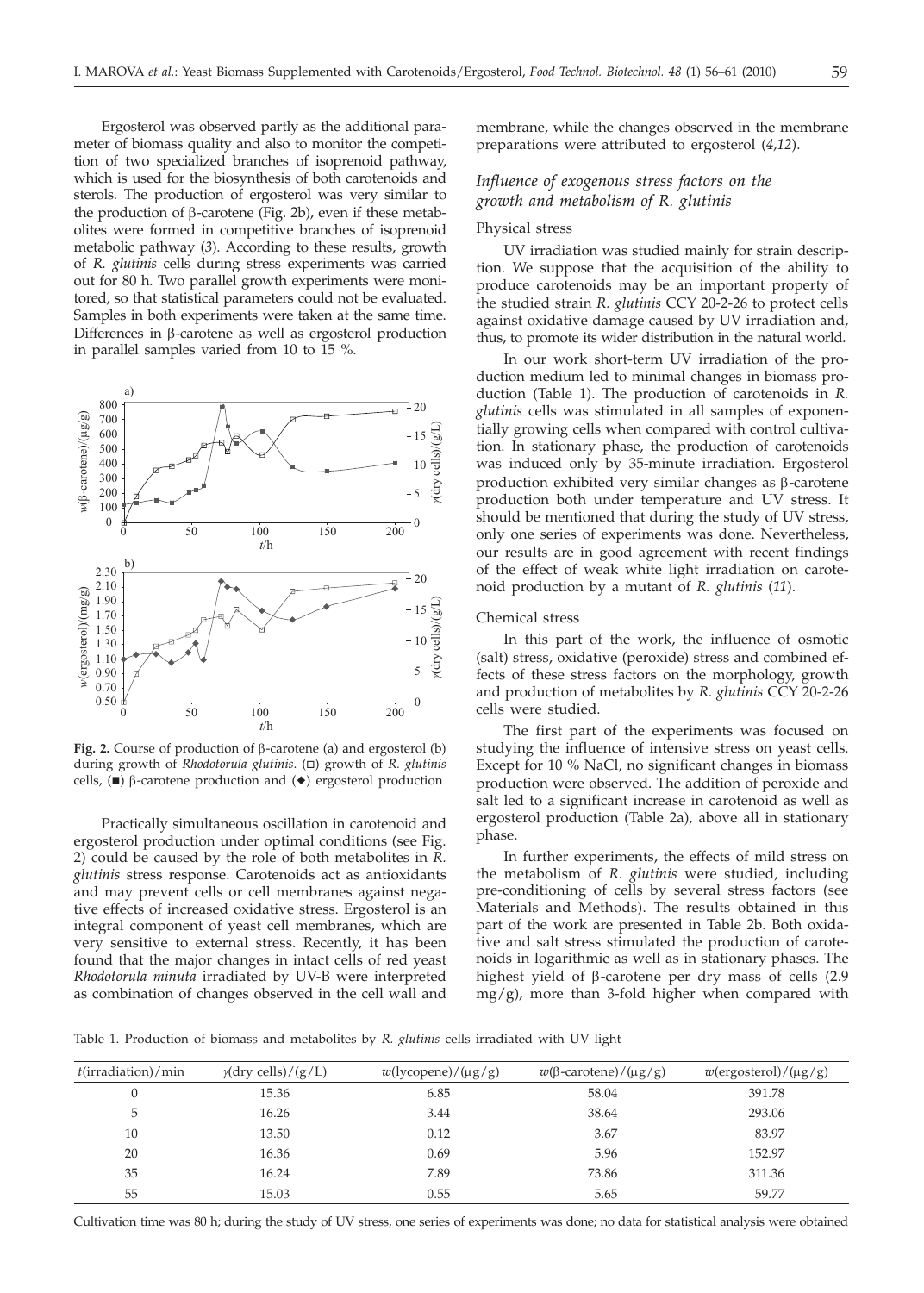| Stress factor      | $\gamma$ (dry cells) | $w$ (lycopene) | $w(\beta$ -carotene) | $w$ (ergosterol) |
|--------------------|----------------------|----------------|----------------------|------------------|
|                    | g/L                  | $\mu$ g/g      | $\mu$ g/g            | mg/g             |
| Control            | $11.12 \pm 1.86$     | 201.67±37.64   | 880.35+145.62        | $1.35 \pm 0.45$  |
| 10 % NaCl          | $6.81 + 1.12$        | 266.46+58.82   | 1749.29+312.65       | $5.44 \pm 0.98$  |
| 10 mmol/L $H_2O_2$ | $10.53 + 2.10$       | 385.74+49.86   | 2619.28+387.48       | $6.61 \pm 1.16$  |

Table 2. Influence of chemical stress factors on the growth and metabolism of *R. glutinis* cells a) Chemical stress induced by high concentration of stress factors

b) Combination of stress factors in inoculum II and production medium

| Stress factor                                         | $\gamma$ (dry cells) | $w$ (lycopene)      | $w(\beta$ -carotene) | $w$ (ergosterol) |
|-------------------------------------------------------|----------------------|---------------------|----------------------|------------------|
|                                                       | g/L                  | $\mu$ g/g           | $\mu$ g/g            | mg/g             |
| Control                                               | $11.12 + 1.16$       | $201.67 + 39.15$    | 880.35+166.85        | $1.35 + 0.28$    |
| 2 % NaCl/inoculum II                                  | $10.88 + 1.56$       | $208.96 + 58.18$    | 1467.20+325.65       | $0.71 + 0.11$    |
| $2$ mmol/L H <sub>2</sub> O <sub>2</sub> /inoculum II | $12.01 + 1.64$       | $434.32 + 62.25$    | 1946.39+365.27       | $0.99 + 0.12$    |
| 2 % NaCl+5 mmol/L $H_2O_2$                            | $10.31 + 1.27$       | $614.16 \pm 127.16$ | 2924.29+369.56       | $3.70 + 0.15$    |
| 2 mmol/L $H_2O_2 + 5$ % NaCl                          | $10.33 \pm 1.47$     | 329.75±90.82        | 2112.62+289.42       | $4.98 \pm 0.68$  |

Three parallel experiments were carried out; the results are expressed as means±S.D.

control, was obtained in an 80-hour culture preincubated with 2 % of salt and then cultivated with 5 mmol/L peroxide in the production medium. Similar increase in ergosterol production was observed under the same conditions, the ergosterol yield was about 3.7 mg/g. About 2.5-fold increase in the production of  $\beta$ -carotene and 3.7-fold increase in ergosterol were obtained in stationary culture preincubated with 2 mmol/L peroxide and grown in the medium with 5 % salt. However, only preincubation of *R. glutinis* cells with 2 % salt or 2 mmol/L peroxide exhibited substantially lower increase of carotenoid production and decrease in ergosterol formation.

Lycopene production formed only a small part of total carotenoid yield. Changes of its formation during stress experiments exhibited very similar course to b-carotene changes (see Table 2). According to the experimental data, it seems that during 80-hour cultivation of *R. glutinis* cells carotenogenic biosynthetic pathway is not finished because of the presence of lycopene (biosynthetic precursor of  $\beta$ -carotene) and relatively low amount of torulene and torularhodin (final oxidized products of carotenoid pathway in *Rhodotorula* cells) found in yeast cell extract.

During their lifespan, yeast cells may be exposed to numerous chemical stresses, which result from many natural activites as well as industrial processes. The exposure of *R. glutinis* CCY 20-2-26 cells to most of the tested stress combinations resulted in higher production of carotenoids as well as ergosterol. Oxidative and salt stresses were described to stimulate the production of carotenoids also in other microbial strains. For example, extremely halophilic bacteria produced 2.06 mg of total carotenoids per g of dry mass, and *R. glutinis* mutants cultivated in seawater medium produced 2-fold higher yield of  $\beta$ -carotene (86 mg/L) as compared to the medium prepared in distilled water (*12*).

# *Cultivation of R. glutinis under stress conditions in a laboratory fermentor*

In the next series of experiments, a fed-batch cultivation of *R. glutinis* CCY 20-2-26 cells was carried out in a 2-litre laboratory fermentor. The production of yeast biomass in the laboratory fermentor was in most types of cultivation more than 30 g/L (about 3-times higher yield than in Erlenmeyer flasks, Tables 3a and b). The balance of cultivation in the fermentor under optimum conditions is as follows: about 37.14 g/L of biomass containing about 19.22 mg/L of the sum of lycopene+ $\beta$ -carotene (approx. 26.30 mg of total carotenoids) and 7.79 mg/L of ergosterol were obtained (Table 3b). The production of  $\beta$ -carotene was induced by most types of stress combinations except for the combination of peroxide in inoculation and production medium and simple preincubation with salt. High total yield of  $\beta$ -carotene was obtained after preincubation of cells with 2 mmol/L peroxide (22.69 mg/L, lycopene+ $\beta$ -carotene 23.34 mg/L and total carotenoids 34.03 mg/L), and also in these preincubated cells grown in the presence of 5 % NaCl (691.60  $\mu$ g/g and 19.60 mg/L). The production of ergosterol under combined peroxide/salt stress was about 70 mg/L. The highest total yield of  $\beta$ -carotene was obtained using combined salt/salt stress  $(36.07 \text{ mg/L}, \text{lycopene+} \beta\text{-caro-}$ tene 35.88 mg/L and total carotenoid yield 54.11 mg/L); this cultivation was accompanied also with relatively high biomass production (50.85 mg/L).

The aim of the preliminary experiments carried out in laboratory fermentor was to obtain basic information about potential biotechnological use of the tested *R. glutinis* strain for the industrial production of β-carotene--enriched biomass. The results of the first cultivation of *R. glutinis* are very promising. The biomass yield (30–37 g/L) produced in minimal cultivation medium was similar to the maximal biomass yield obtained in fed-batch cultivation of *Phaffia rhodozyma* (36 g/L), which is widely used as an industrial producer of astaxanthin (*8*). The maximal production of total carotenoids by *P. rhodozyma* mutant strain was 40 mg/L, which is also similar to the yields obtained in *R. glutinis* CCY 20-2-26 cells grown under controlled stress.

For yeast biotechnology, it is vitally important to understand cellular stress physiology in order to alleviate as far as possible the detrimental influences of the